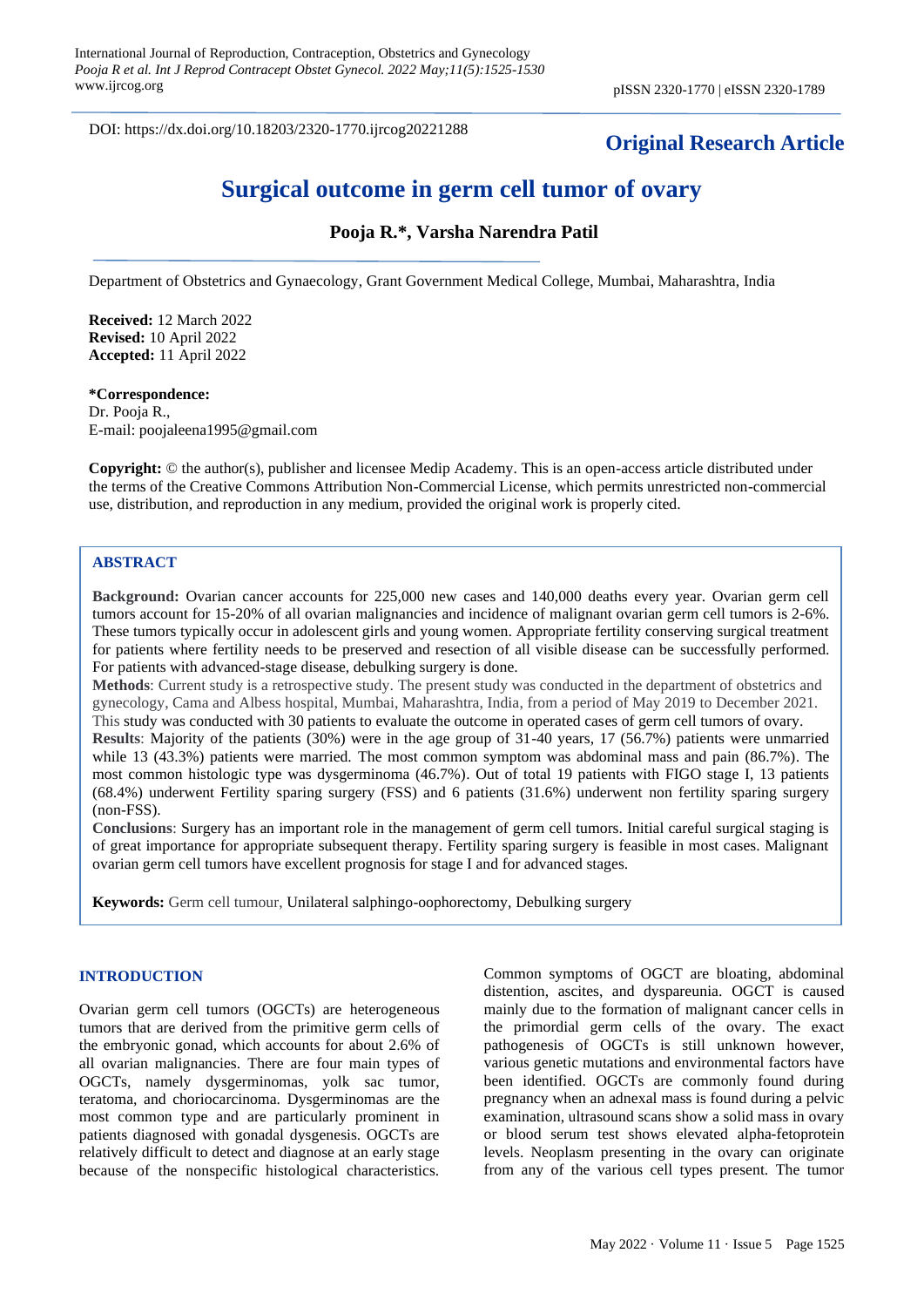may be derived from the surface epithelium, the stroma, or the cellular elements of the follicle, where the latter may result in sex cord-stromal tumors (such as granulosa cell tumor or thecoma) or germ cell tumors (GCTs). The most frequently occurring ovarian GCTs are benign, cystic mature teratomas (MTs) that may show highly differentiated tissue and high morphological heterogeneity. World health organization (1973) classified malignant germ cell tumors as dysgerminoma, endodermal sinus tumor (yolk sac tumor), and immature teratoma, non-gestational choriocarcinoma, embryonal carcinoma, and mixed germ cell type. Malignant mixed germ cell tumor is a type of tumor that consists of two or more malignant germ cell components. These tumors are quite rare cancers, seen in 8% cases of germ cell tumors but are very aggressive in nature. The most common combination reported is dysgerminoma and endodermal sinus tumor (EST) and the rarest combination has embryonal carcinoma and immature teratoma as its components. Embryonal carcinoma, although very rare, holds the most malignant potential. Dysgerminomas, the most common OMGCTs, are usually solid and should be differentiated from other purely solid ovarian masses. Majority of the patients about 30 % were in the age group of 31-40 .This is similar to the studies of Agarwal et al, Kumar et al and Lakshmanan et al.<sup>2,3</sup> Malignant OGCTs are predominantly unilateral and chemosensitive. Fertility-preserving surgery is primarily standardized to keep the contralateral ovary and fallopian tube intact, also known as unilateral salpingo-oophorectomy. For Stage II patients with observable metastasis, cytoreductive surgery may be performed to debulk the volume of the tumor, such as hysterectomy (removal of all or part of the uterus) and bilateral salpingo-oophorectomy. A surgical incision at the abdominal cavity after the completion of adjuvant chemotherapy, called second look laparotomy, is best applicable for patients reported with teratomatous elements after previous cytoreductive surgery. Debulking surgery is the mainstay in treatment of ovarian cancer. Since these tumors affect young adolescent girls, preservation of fertility is a major concern. Fertility preserving surgery followed by combination chemotherapy is the preferred treatment modality followed worldwide. Hence the present study was done at our hospital to study the management and outcome of operated cases of germ cell tumors of ovary.

#### **METHODS**

The present study is a type of research article with study design retrospective and was conducted in the department of obstetrics and gynaecology, Cama hospital, Mumbai, from May 2019 to December 2021.

#### *Selection criteria*

Selection criteria in current study were women operated for germ cell tumor.

#### *Procedure*

After taking detailed history regarding age, parity, marital status, menstrual history, general physical examination including height, weight, BMI was carried out. Complete blood count, tumour markers such as LDH, CA-125, beta HCG, AFP, CEA, R (resection) status, baseline tumor marker level, adjuvant chemotherapy status were investigated. Follow up USG abdomen+pelvis and tumor marker status were taken. Special investigations were done in necessary cases such as USG (abdomen+pelvis), CT, MRI, PET scan. A hospital based retrospective study was conducted with 30 patients to evaluate the outcome in operated cases of germ cell tumors of ovary.

#### *Statistical analysis*

Statistical analysis was done by SPSS software and Difference with a  $p<0.05$  was considered statistically significant.

#### **RESULTS**

#### *Distribution of patients according to age*

Majority of the patients (30%) were in the age group of 31-40 years followed by 23.4% in the age group of 21-30 years, 16.7% in the age group of 41-50 years, 13.3% in the age group of 11-20 years, 10% in the age group of 51- 60 years and 3.3% in the age groups of 61-70 years and 71-75 years. The mean age of the patients was 35.30±14.30 years (Table 1).

#### **Table 1: Distribution of patients according to age.**

| Age (years)   | N                 | $\frac{0}{0}$ |
|---------------|-------------------|---------------|
| $11 - 20$     | 4                 | 13.3          |
| $21 - 30$     | 7                 | 23.4          |
| 31-40         | 9                 | 30            |
| $41 - 50$     | 5                 | 16.7          |
| 51-60         | 3                 | 10            |
| 61-70         |                   | 3.3           |
| 71-75         |                   | 3.3           |
| <b>Total</b>  | 30                | 100           |
| $Mean \pm SD$ | $35.30 \pm 14.30$ |               |

#### *Distribution of patients according to marital status*

Total 17 (56.7%) patients were unmarried while 13 (43.3%) patients were married (Table 2).

## *Distribution of patients according to symptoms*

The most common symptom was abdominal mass and pain (86.7%) followed by irregular menstruation (16.7%) and acute abdominal pain (6.7%) (Table 3).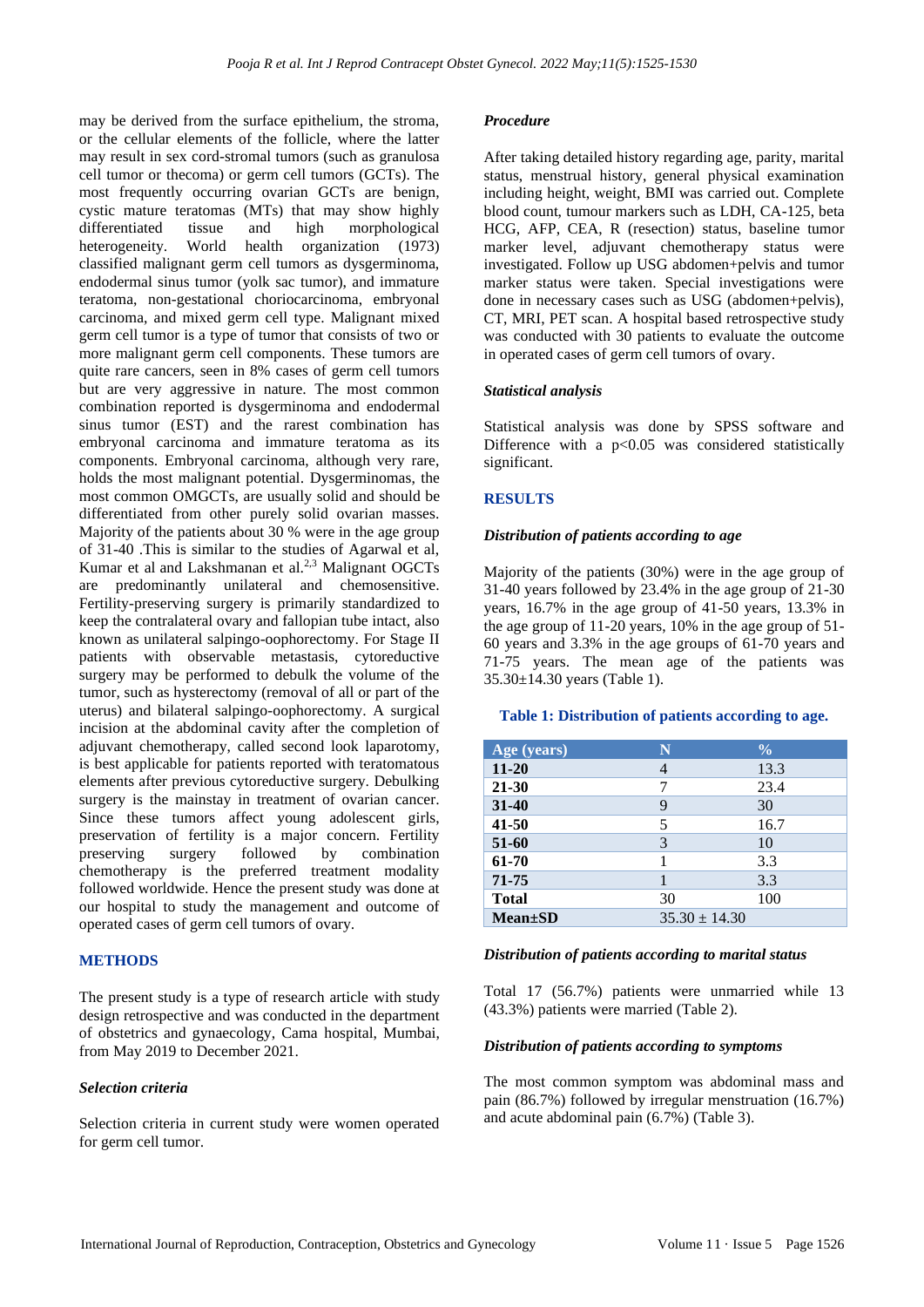## **Table 2: Distribution of patients according to marital status.**

| <b>Marital status</b> |    |  |
|-----------------------|----|--|
| <b>Unmarried</b>      | 17 |  |
| <b>Married</b>        |    |  |
| <b>Total</b>          |    |  |

## **Table 3: Distribution of patients according to symptoms.**

| <b>Symptoms</b>               | N  |      |
|-------------------------------|----|------|
| Abdominal mass and pain       | 26 | 86.7 |
| <b>Irregular menstruation</b> |    | 16.7 |
| Acute abdominal pain          |    | 67   |

#### *Distribution of patients according to type of germ cell tumor*

The most common histologic type was dysgerminoma (46.7%) followed by immature teratoma (26.7%), yolk sac tumor (20%), mixed germ cell tumor (3.3%) and choriocarcinoma (3.3%) (Table 4).

#### **Table 4: Distribution of patients according to type of germ cell tumor.**

| Type of germ cell tumor  |    | $\frac{0}{\sqrt{2}}$ |
|--------------------------|----|----------------------|
| Dysgerminoma             | 14 | 46.7                 |
| <b>Immature teratoma</b> |    | 26.7                 |
| Yolk sac tumor           |    | 20                   |
| Mixed germ cell tumor    |    | 3.3                  |
| Choriocarcinoma          |    | 3.3                  |
| Total                    |    |                      |

## *Distribution of patients according to international Federation of gynecology and obstetrics (FIGO) stage*

19 (63.3%) and 6 (20%) patients had FIGO stage I and II respectively while 4 (13.4%) and 1 (3.3%) patient had FIGO Stage III and IV respectively (Table 5).

## **Table 5: Distribution of patients according to FIGO stage.**

| <b>FIGO</b> stage | N  | $\overline{\mathbf{0}}_0$ |
|-------------------|----|---------------------------|
|                   | 19 | 63.3                      |
| $\mathbf{I}$      | n  | 20                        |
| III               |    | 13.4                      |
| IV                |    | 3.3                       |
| <b>Total</b>      | 30 | 34.3                      |

## *Management of patients with FIGO stage I (n=19)*

Complete surgery represented the first approach for 14 (73.7%) Stage I patients while incomplete surgery was the first approach for 5 patients. Of 14 completely staged patients, 13/14 (92.8%) patients underwent Fertility sparing surgery (FSS) and 1 patient underwent non-FSS. All 5 incompletely staged patients with FIGO Stage I underwent FSS in the form of ovarian cystectomy.7 (36.8%) patients were placed under active surveillance after surgery while 12 (63.2%) patients received adjuvant chemotherapy (Table 6).

## **Table 6: Type of surgery of patients with FIGO stage I and management of patients with FIGO stage I after surgery (n=19).**

| <b>Parameters</b>                                    |    | $\frac{0}{\alpha}$ |  |
|------------------------------------------------------|----|--------------------|--|
| Type of surgery                                      |    |                    |  |
| Fertility sparing surgery                            | 13 | 68.4               |  |
| Non-Fertility sparing surgery                        | 6  | 31.6               |  |
| Total                                                | 19 | 100                |  |
| <b>Management of patients after surgery</b>          |    |                    |  |
| Active surveillance with no adjuvant<br>chemotherapy |    | 36.8               |  |
| Adjuvant chemotherapy                                | 12 | 63.2               |  |
| Total                                                | 19 |                    |  |

#### *Management of patients with FIGO stage II-IV (n=11).*

Total 4 (36.4%) patients with FIGO Stage II-IV underwent primary debulking surgery (PDS) followed by adjuvant chemotherapy, whereas 7 (63.6%) patients with FIGO Stage II-IV received neoadjuvant chemotherapy (NAC) followed by interval debulking surgery (IDS). In PDS cohort, 3 (75%) patients underwent FSS, whereas in NAC cohort, all patients underwent FSS (Table 7).

## **Table 7: Management of patients with FIGO stage II-IV (n=11).**

| <b>Management of patients with FIGO</b><br>Stage II-IV $(n=11)$ | N | $\frac{0}{\alpha}$ |
|-----------------------------------------------------------------|---|--------------------|
| PDS+adjuvant chemotherapy                                       |   | 36.4               |
| $NAC+IDS$                                                       |   | 63.6               |
| <b>Total</b>                                                    |   | 100                |

## *Outcome of patients with FIGO stage I (n=19)*

In patients with FIGO stage I, no recurrence was observed in all patients with complete staging surgery and 1 (5.3%) patient with incomplete staging. 3 (15.8%) patients with incomplete surgery showed recurrence and 1 (5.3%) patient with incomplete surgery died (Table 8).

## *Outcome of patients with FIGO Stage II-IV (n=11)*

There was no recurrence in all patients with FIGO Stage II-IV (Table 9).

#### *Distribution of patients according to Eastern cooperative oncology group (ECOG) performance status*

Total 21 (70%) and 7 (23.4%) patients had Eastern cooperative oncology group (ECOG) performance status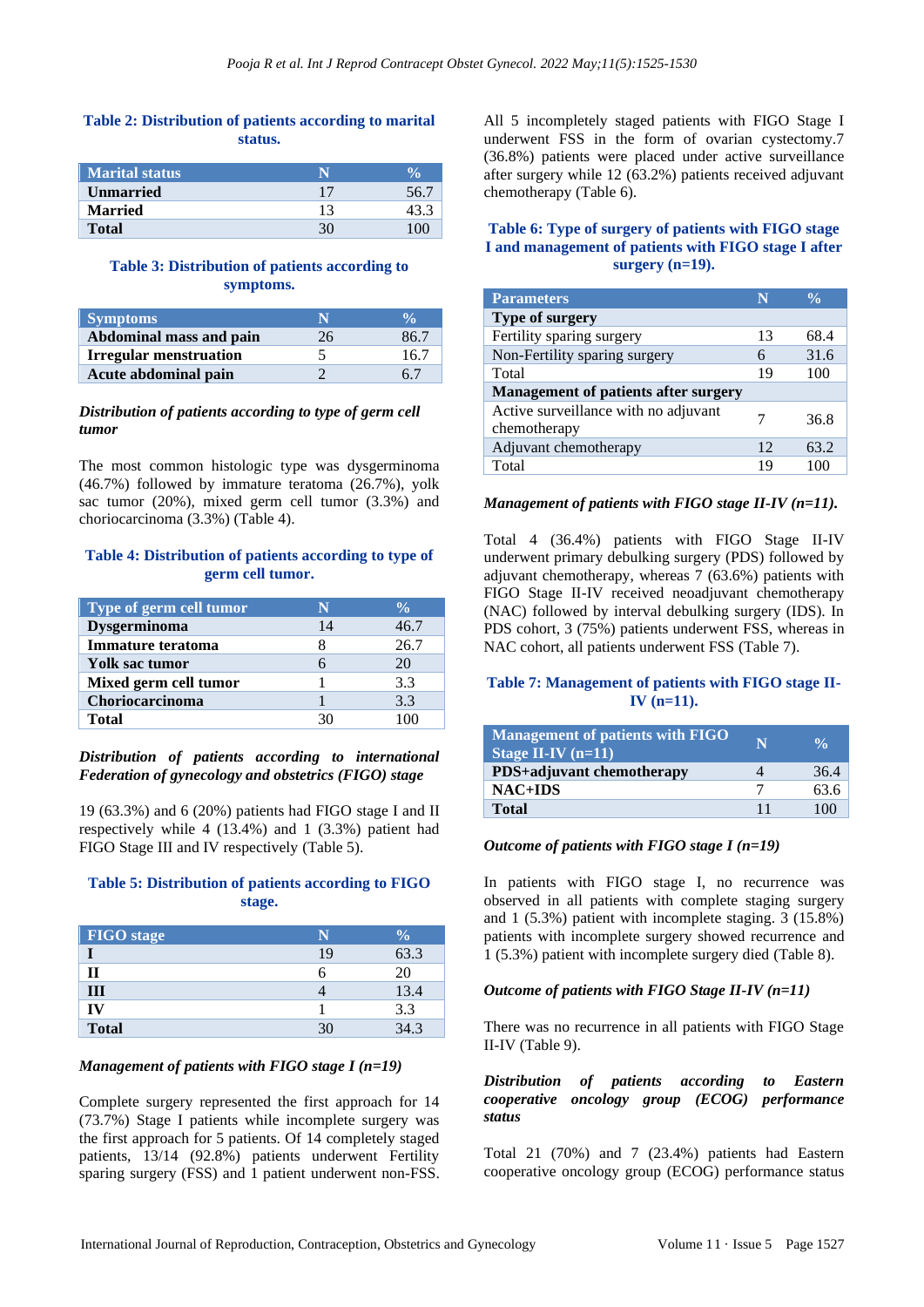of 0 and 1 respectively while 1 (3.3%) patient each had ECOG performance status of 2 and 3. A hospital-based retrospective, analytical study was conducted with 30 patients to evaluate the outcome in operated cases of germ cell tumors of ovary.

## **Table 8: Outcome of patients with FIGO stage I after surgery (n=19).**

| Outcome of patients after surgery |    |      |
|-----------------------------------|----|------|
| No recurrence                     | 15 | 78.9 |
| Recurrence                        |    | 15.8 |
| <b>Death</b>                      |    | 5.3  |
| Total                             | 19 | 100  |

#### **Table 9: Outcome of patients with FIGO stage II-IV (n=11).**

| <b>Outcome of patients after surgery</b> |     |
|------------------------------------------|-----|
| No recurrence                            | 100 |
| <b>Total</b>                             | 100 |

The following observations were noted: majority of the patients (30%) were in the age group of 31-40 years followed by 23.4% in the age group of 21-30 years, 16.7% in the age group of 41-50 years, 13.3% in the age group of 11-20 years, 10% in the age group of 51-60 years and 3.3% in the age groups of 61-70 years and 71- 75 years. The mean age of the patients was  $35.30\pm14.30$ years (Table 1). 17 (56.7%) patients were unmarried while 13 (43.3%) patients were married (Table 2). The most common symptom was abdominal mass and pain (86.7%) followed by irregular menstruation (16.7%) and acute abdominal pain (6.7%) (Table 3). The most common histologic type was dysgerminoma (46.7%) followed by immature teratoma (26.7%), yolk sac tumor (20%), mixed germ cell tumor (3.3%) and choriocarcinoma (3.3%) (Table 4). 21 (70%) and 7 (23.4%) patients had Eastern cooperative oncology group (ECOG) performance status of 0 and 1 respectively while 1 (3.3%) patient each had ECOG performance status of 2 and 3.19 (63.3%) and 6 (20%) patients had FIGO stage I and II respectively while 4 (13.4%) and 1 (3.3%) patient had FIGO Stage III and IV respectively(table 5).Out of total 19 patients with FIGO (Table 6) stage I, 13 patients (68.4%) underwent fertility sparing surgery (FSS) and 6 patients (31.6%) underwent non fertility sparing surgery (non-FSS). 7 (36.8%) patients were placed under active surveillance after surgery while 12 (63.2%) patients received adjuvant chemotherapy (Table 6). 4 (36.4%) patients with FIGO stage II-IV underwent primary debulking surgery (PDS) followed by adjuvant chemotherapy, whereas 7 (63.6%) patients with FIGO stage II-IV received neoadjuvant chemotherapy (NAC) followed by interval debulking surgery (IDS). In PDS cohor (Table 7). 3 (75%) patients underwent FSS, whereas in NAC cohort, all patients underwent FSS. In patients with FIGO stage I, no recurrence (Table 8) was observed in all patients with complete staging surgery and 1 (5.3%) patient with incomplete staging. 3 (15.8%) patients with incomplete surgery showed recurrence and 1 (5.3%) patient with incomplete surgery died. There was no recurrence and no death in all patients with FIGO stage II-IV (Table 9).

## **DISCUSSION**

In the present study, majority of the patients (30%) were in the age group of 31-40. This is similar to the studies of Agarwal et al, Kumar et al and Lakshmanan et al. In our study, 17 (56.7%) patients were unmarried while 13 (43.3%) patients were married. Kumar et al hospital based retrospective study observed 12 patients were unmarried and 3 patients presented with germ cell tumour complicating pregnancy. The most common symptom in our study was abdominal mass and pain (86.7%) followed by irregular menstruation (16.7%) and acute abdominal pain (6.7%). This is comparable to the studies of Agarwal et al, Kumar et al and Lakshmanan et al. The most common histologic type in the present study was dysgerminoma (46.7%) followed by immature teratoma (26.7%), yolk sac tumor (20%), mixed germ cell tumor (3.3%) and choriocarcinoma (3.3%). Kumar et al, Lakshmanan et al and Agarwal et al noted similar observations in their studies. Kumar et al hospital based retrospective study found 9 patients (43%) presented with mixed germ cell tumour, 6 patients (29%) with dysgerminoma, 3 patients (14%) with yolk sac tumour and 3 patients (14%) with mature cystic teratoma. Lakshmanan et al retrospective study found dysgerminoma was the most common histological type seen followed by teratoma and mixed germ cell tumors. Evidence form large studies on recommendations of the fertility task force of the European society of gynecologic oncology about the conservative management of ovarian malignant tumors suggest that unilateral salpingooophorectomy of involved ovary is the standard of care and removal or biopsy of contralateral ovary is not associated with survival benefit.<sup>4,5</sup> Goyal LD et al retrospective study of case series of rare cases assessing malignant mixed germ cell tumors of the ovary.

In the present study, out of total 19 patients with FIGO stage 1, 13 patients (68.4%) underwent Fertility sparing surgery (FSS) and 6 patients (31.6%) underwent Non fertility sparing surgery (non-FSS). Inability to conceive causes women to experience anxiety, depression, poor self-esteem, and feelings of sexual inadequacy. Although patients tend to choose radical surgery due to anxiety regarding a life-threatening disease, it has been proven that radical surgery does not have a survival advantage over conservative surgery in carefully selected patients.<sup>7</sup> Total 7 (36.8%) patients were placed under active surveillance after surgery while 12 (63.2%) patients received adjuvant chemotherapy. Similar observations were noted in the studies of Lakshmanan et al, Perrin et al, Ezzat et al, Brewer et al and Agarwal et al.<sup>7-10</sup>

Brewer et al described 26 patients of dysgerminoma in whom 16 underwent fertility-preserving treatment and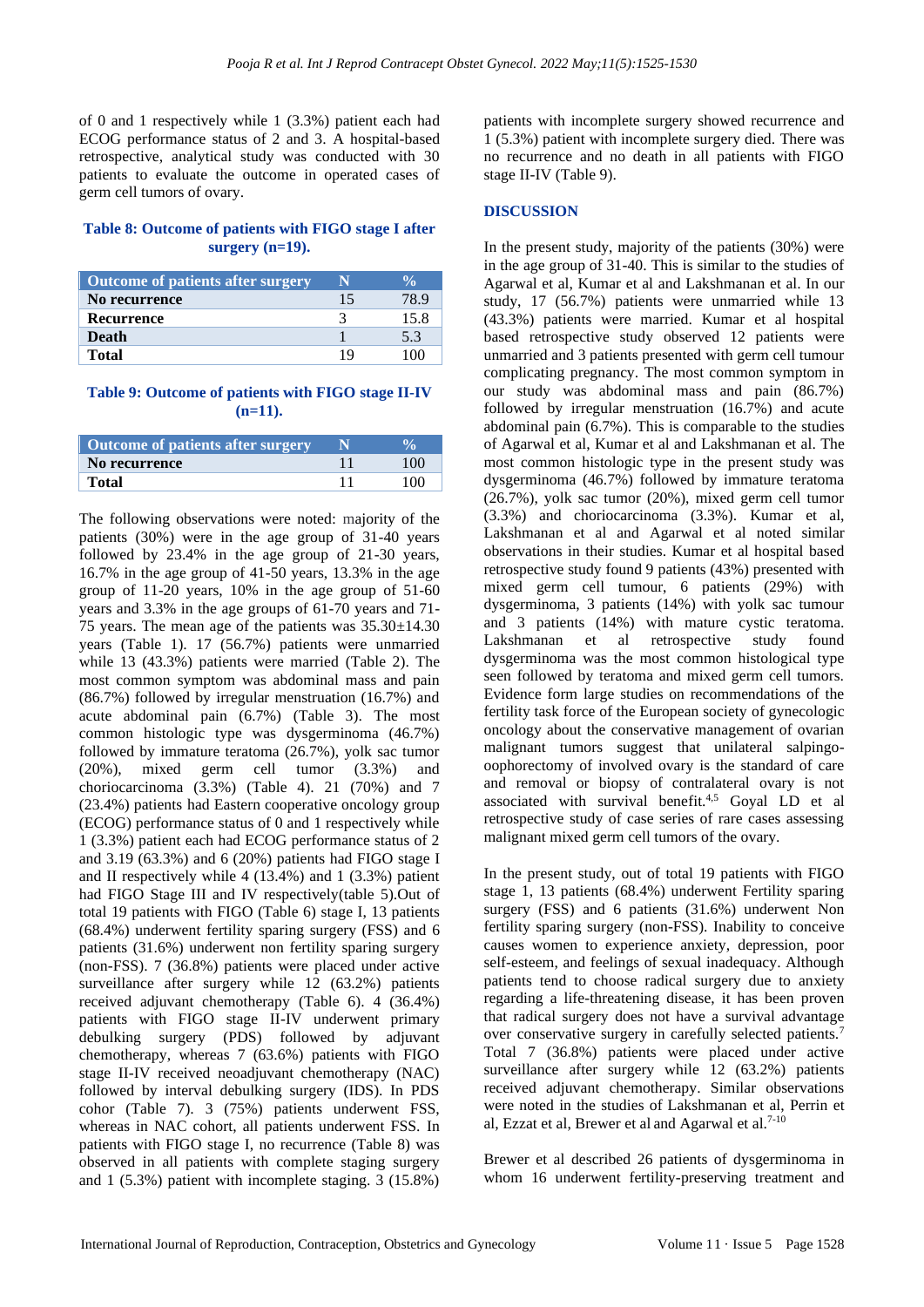five pregnancies were noted. Active surveillance after CSS for stage IA dysgerminoma and stage IA grade 1 immature teratoma is the treatment of choice.<sup>11</sup> Patients with all other stages and histologic types receive adjuvant chemotherapy with standard BEP regimen. The results of pooled analysis of six studies (included 172 patients with Stage IA dysgerminoma, immature teratoma, YST, and mixed tumor) showed relapse rate of 16% after CSS on active surveillance with OS rate of 98%. 12-17 It was observed in our study that there was no recurrence and no death in all patients with FIGO Stage II-IV. Similar observations were noted in the studies of Agarwal et al, Kumar et al, Mangili et al, Lakshmanan et al and Newton et al. 18,19 Mangili et al in a retrospective study on outcome and risk factors for recurrence in malignant ovarian germ cell tumors demonstrated that residual disease after initial surgery is a prognostic factor for malignant germ cell tumour patients.

#### *Limitations*

Facilities for evaluation, surgical staging and chemotherapy are expensive and time consuming. Availability of experienced laproscopic oncosurgeons is the limitation in most facilities. Long term follow up of the patients was not take.

#### **CONCLUSION**

Surgery has an important role in the management of germ cell tumors. Initial careful surgical staging is of great importance for appropriate subsequent therapy. Fertility sparing surgery is feasible in most cases. Malignant ovarian germ cell tumors have excellent for Stage I and for advanced stages. Fertility preservation is a concern as these patients are usually young adolescent girls but fertility sparing treatment must be individualized on the basis of tumor type, surgical staging, and availability of combination chemotherapy. Considering high recurrence rate and mortality, total hysterectomy with complete surgical staging followed by combination chemotherapy should be performed at advanced stage and aggressive tumor biology. Preservation of fertility must be held secondary.

*Funding: No funding sources Conflict of interest: None declared Ethical approval: The study was approved by the Institutional Ethics Committee*

#### **REFERENCES**

- 1. Agarwal R, Rajanbabu A, Keechilattu P. A retrospective analysis of the pattern of care and survival in patients with malignant ovarian germ cell tumors. South Asian J Cancer. 2019; 8(1):35-40.
- 2. Kumar RB, Das V. Treatment outcomes in malignant ovarian germ cell tumors. Int J Reprod Contracept Obstet Gynecol. 2017;6:5256-60.
- 3. Lakshmanan M, Gupta S, Kumar V. Germ cell tumor ovary: an institutional experience of treatment and survival outcomes. Indian J Surg Oncol. 2018;9(2): 215-9.
- 4. Morice P, Denschlag D, Rodolakis A, Reed N, Schneider A, Kesic V, et al. Recommendations of the fertility task force of the european society of gynecologic oncology about the conservative management of ovarian malignant tumors. Int J Gynecol Cancer. 2011;21:951-63.
- 5. Parkinson CA, Hatcher HM, Earl HM, Ajithkumar TV. Multidisciplinary management of malignant ovarian germ cell tumours. Gynecol Oncol. 2011;121:625-36.
- 6. Downey J, McKinney M. The psychiatric status of women presenting for infertility evaluation. Am J Orthop. 1992;62:196-8
- 7. Zanetta G, Bonazzi C, Cantu M, Binidagger S, Locatelli A, Bratina G, Mangioni C. Survival and reproductive function after treatment of malignant germ cell ovarian tumors. J Clin Oncol. 2017;19(4): 1015-20
- 8. Perrin LC, Low J, Nicklin JLWard BG, Crandon AJ. Fertility and ovarian function after conservative surgery for germ cell tumors of the ovary. Aust N Z J Obstet Gynecol. 1999;39(2):243-5.
- 9. Ezzat A, Raja M, Bakri Y, Subhi J, Memon M, Schwartz P, Stuart R. Malignant ovarian germ cell tumors: a survival and prognostic analysis. Acta Oncol. 1999;38(4):455-60.
- 10.Brewer M, Gerhenson DM, Herzog CE Mitchell MF, Silva EG, Wharton JT. Outcomes and reproductive function after chemotherapy for ovarian dysgerminoma. J Clin Oncol. 1999;17(9):2670-5.
- 11. Ovarian Cancer including fallopian tube cancer and Primary peritoneal cancer. Available at: http://www. nccn.org/professionals/physician. Accessed on 20 October 2021.
- 12.Bonazzi C, Peccatori F, Colombo N, Lucchini V, Cantù MG, Mangioni C. Pure ovarian immature teratoma, a unique and curable disease: 10 years' experience of 32 prospectively treated patients. Obstet Gynecol. 1994;84:598-604.
- 13. Dark GG, Bower M, Newlands ES, Paradinas F, Rustin GJ. Surveillance policy for stage I ovarian germ cell tumors. J Clin Oncol. 1997;15:620-4.
- 14.Cushing B, Giller R, Ablin A, Cohen L, Cullen J, Hawkins E, et al. Surgical resection alone is effective treatment for ovarian immature teratoma in children and adolescents: A report of the pediatric oncologygroup and the children's cancer group. Am J Obstet Gynecol. 1999;181:353-8.
- 15. Mitchell PL, Al-Nasiri N, A'Hern R, Fisher C, Horwich A, Pinkerton CR, et al. Treatment of nondysgerminomatous ovarian germ cell tumors: An analysis of 69 cases. Cancer. 1999;85:2232-44.
- 16. Patterson DM, Murugaesu N, Holden L, Seckl MJ, Rustin GJ. A review of the close surveillance policy for stage I female germ cell tumors of the ovary and other sites. Int J Gynecol Cancer. 2008;18:43-50.